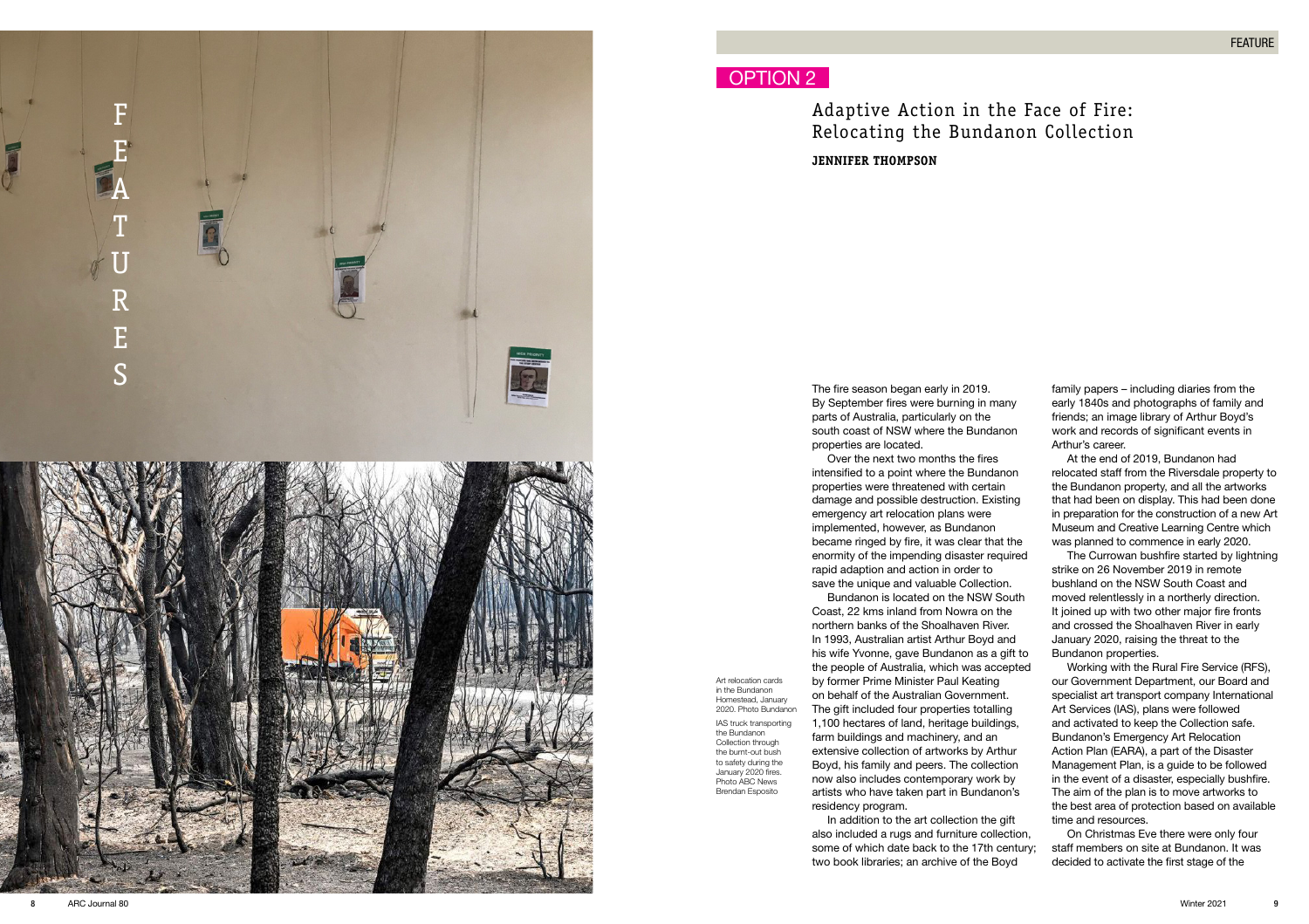

left: Working with IAS on site at Bundanon to relocate artworks from the Collection to safety, January 2020. Photo ABC News Brendan Esposito

opposite: Packing objects for relocation, January 2020. Merric Boyd, *Bust of Doris Boyd*, original sculpture 1914–15. bronze cast 1982. Bundanon Collection. Photo Bundanon

EARA Plan – which was to take works off the walls that were on display in the heritagelisted sandstone Homestead and Arthur Boyd's studio. Some works were relocated to the purpose-built collection store, and others were laid on the ground floor of the Homestead and covered with fire blankets.

Bundanon, which is usually open to the public every Sunday, plus Saturdays in January, was closed. On Sunday 29 December, some staff (including myself as Collections Manager) were allowed in with special permission from the RFS. Each artwork on display at Bundanon has an art relocation card adhered to the wall behind it which has the details of the artwork plus information on where to take the work. This means that any member of staff, or a volunteer, can assist with art relocation. We moved everything we possibly could into the collection store, which is fire rated up to two hours. This included additional artworks from the Homestead and other significant items from the studio.

Unnecessary items and outdoor furniture were all moved away from the buildings. There was a strong sense that we had done everything we could to protect Bundanon. It was now up to the prevailing conditions,

the wind direction and the speed of the fires. All we could do was walk away, wait and see.

Towards the end of 2019, as the fire season approached, we modified the EARA Plan to include a priority list of artworks that we would take off site if the situation called for it. We soon realised we needed to rethink this idea and consider the relocation of the entire Collection. There were many conversations and phone calls; plans were discussed, and decisions were made.

A small team of us were onsite at 7am on Friday 3 January and our art removalists, IAS, were due in at 10am. This meant we had just three hours to be as ready as we could possibly be – and it was set to be another extremely hot and dry day.

We worked very closely with Kingsley Mundey, CEO, and Paul Cartwright, NSW State Manager of IAS, both of whom did everything they could to help us. IAS had shut down for the Christmas/New Year break, and all their staff were on leave. However, they called staff back in and arranged for trucks to come to Bundanon with the fires blazing all around. Their staff were so willing to help, they were amazing.

Working with the priority list of works, we removed the most valuable and significant